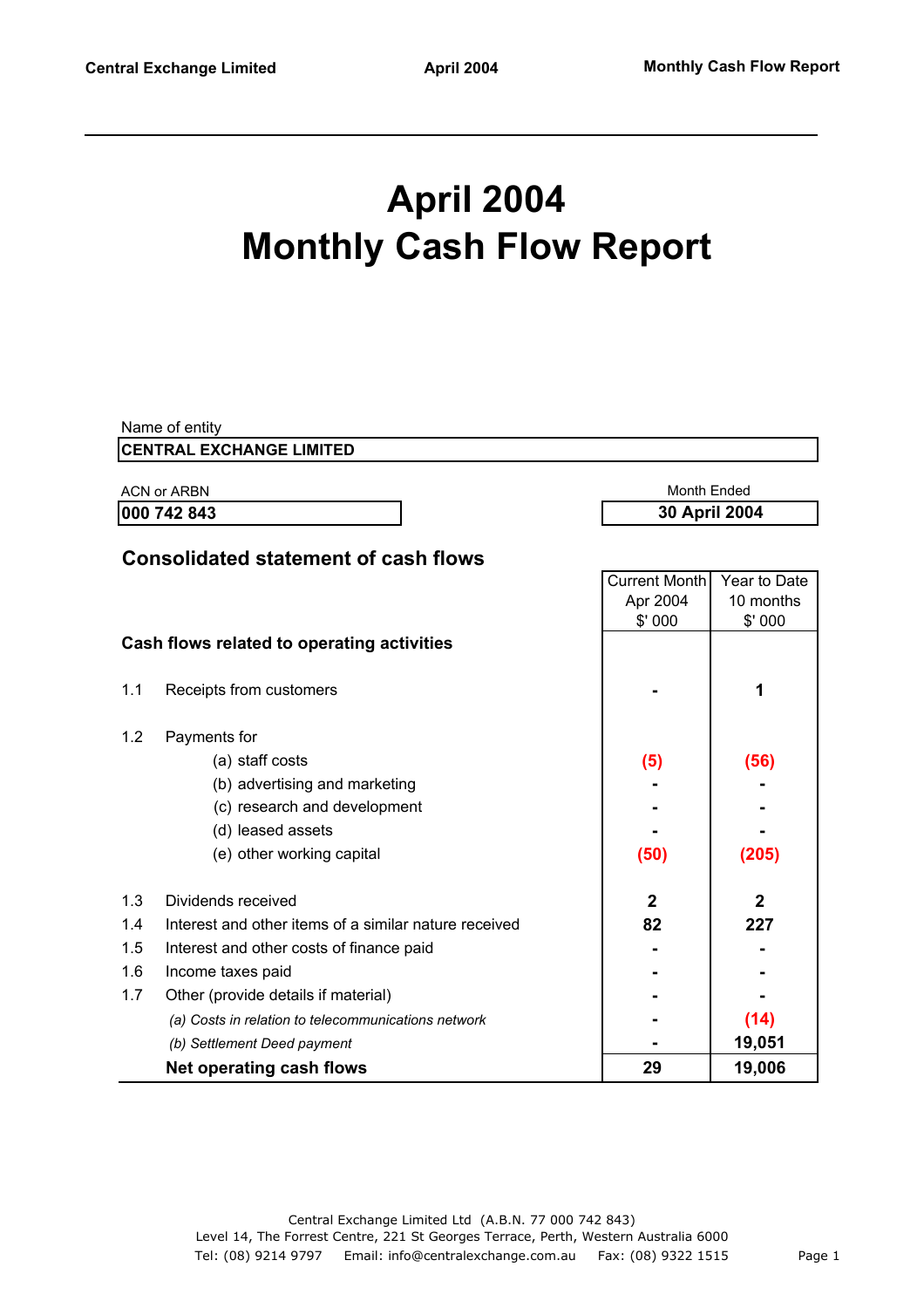|      |                                               | <b>Current Month</b> | Year to Date |
|------|-----------------------------------------------|----------------------|--------------|
|      |                                               | Apr 2004             | 10 months    |
|      |                                               | \$' 000              | \$'000       |
| 1.8  | Net operating cash flows (carried forward)    | 29                   | 19,006       |
|      | Cash flows related to investing activities    |                      |              |
| 1.9  | Payment for acquisition of:                   |                      |              |
|      | businesses (item 5)<br>(a)                    |                      |              |
|      | (b)<br>equity investments                     | (576)                | (1,035)      |
|      | (c)<br>intellectual property                  |                      |              |
|      | (d)<br>physical non-current assets            |                      |              |
|      | (e)<br>other non-current assets               |                      |              |
| 1.10 | Proceeds from disposal of:                    |                      |              |
|      | (a)<br>businesses (item 5)                    |                      |              |
|      | (b)<br>equity investments                     |                      | 49           |
|      | (c)<br>intellectual property                  |                      |              |
|      | (d)<br>physical non-current assets            |                      |              |
|      | (e)<br>other non-current assets               |                      |              |
| 1.11 | Loans to other entities                       |                      |              |
|      | 1.12 Loans repaid by other entities           |                      |              |
| 1.13 | Other (provide details if material)           |                      |              |
|      | Net investing cash flows                      | (576)                | (986)        |
| 1.14 | Total operating and investing cash flows      | (547)                | 18,020       |
|      | Cash flows related to financing activities    |                      |              |
| 1.15 | Proceeds from issues of shares, options, etc. |                      |              |
| 1.16 | Proceeds from sale of forfeited shares        |                      |              |
| 1.17 | Proceeds from borrowings                      |                      |              |
| 1.18 | Repayment of borrowings                       |                      |              |
| 1.19 | Dividends paid                                |                      |              |
| 1.20 | Other (provide details if material)           |                      |              |
|      | (a) Payments in relation to share buy back    |                      |              |
|      | Net financing cash flows                      |                      |              |
|      | Net increase (decrease) in cash held          | (547)                | 18,020       |
| 1.21 | Cash at beginning of month/year to date       | 18,987               | 420          |
| 1.22 | Exchange rate adjustments to item 1.20        |                      |              |
| 1.23 | Cash at end of month                          | 18,440               | 18,440       |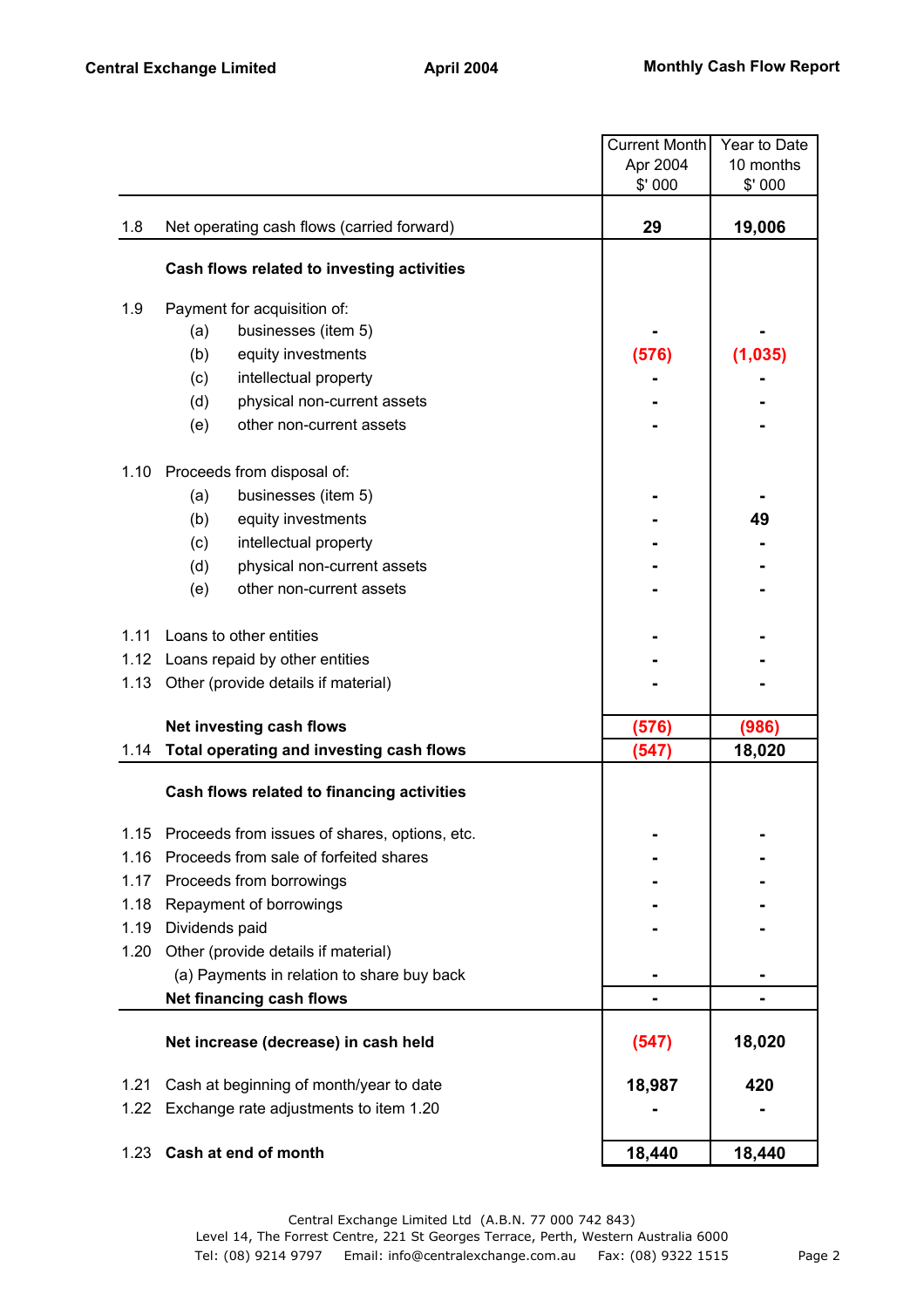# **Payments to directors of the entity and associates of the directors Payments to related entities of the entity and associates of the related entities**

| Apr 2004<br>\$'000                                                                       |      |                                                                  | Current Month |
|------------------------------------------------------------------------------------------|------|------------------------------------------------------------------|---------------|
|                                                                                          |      |                                                                  |               |
|                                                                                          |      |                                                                  |               |
|                                                                                          |      |                                                                  |               |
|                                                                                          | 1.24 | Aggregate amount of payments to the parties included in item 1.2 | 4             |
|                                                                                          |      |                                                                  |               |
| Aggregate amount of loans to the parties included in item 1.11<br>1.25<br>$\blacksquare$ |      |                                                                  |               |

1.26 Explanation necessary for an understanding of the transactions

\$4,362 - Salary and superannuation paid to its Directors.

# **Non-cash financing and investing activities**

2.1 Details of financing and investing transactions which have had a material effect on consolidated assets and liabilities but did not involve cash flows

None.

2.2 Details of outlays made by other entities to establish or increase their share in businesses in which the reporting entity has an interest

None.

#### **Financing facilities available**

*Add notes as necessary for an understanding of the position. (See AASB 1026 paragraph 12.2).*

|     |                             | Amount available<br>\$'000 | Amount used<br>\$'000 |
|-----|-----------------------------|----------------------------|-----------------------|
| 3.1 | Loan facilities             | -                          | -                     |
| 3.2 | Credit standby arrangements | -                          | -                     |